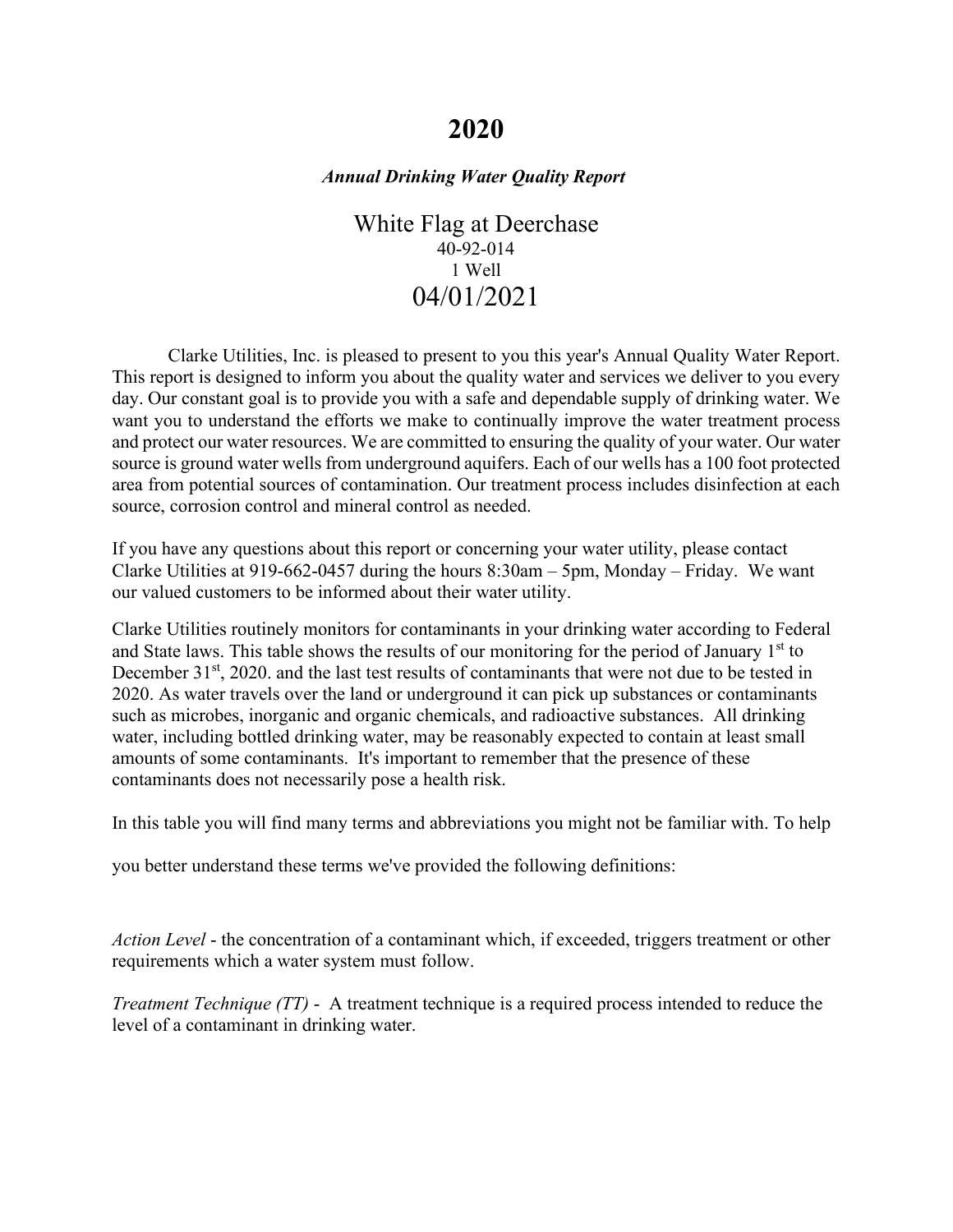*Maximum Contaminant Level* - The "Maximum Allowed" (MCL) is the highest level of a contaminant that is allowed in drinking water. MCLs are set as close to the MCLGs as feasible using the best available treatment technology.

*Maximum Contaminant Level Goal* - The "Goal"(MCLG) is the level of a contaminant in drinking water below which there is no known or expected risk to health. MCLGs allow for a margin of safety.

The following tables list the contaminants that were detected in your drinking water.

#### **2020 Well #1**

**Microbiological Contaminants in the Distribution System -** For systems that collect *less than 40* samples per month.

| Contaminant (units)                                | <b>MCL</b><br>Violation<br>Y/N | Your<br>Water | <b>MCLG</b> | MCL.                                                                                                                  | Likely Source of<br>Contamination       |
|----------------------------------------------------|--------------------------------|---------------|-------------|-----------------------------------------------------------------------------------------------------------------------|-----------------------------------------|
| Total Coliform Bacteria<br>(presence or absence)   | N                              | <b>NONE</b>   |             | 1 positive sample / month*<br>Note: If either an original routine sample<br>and/or its repeat samples $(s)$ are fecal | Naturally present in the<br>environment |
| Fecal Coliform or E. coli<br>(presence or absence) | N                              | <b>NONE</b>   |             | coliform or E. coli positive, a Tier 1<br>violation exists.                                                           | Human and animal fecal waste            |

## **2020 Disinfectant Residuals Summary**

|                | Year<br>Sampled | <b>MRDL</b><br>Violation<br>Y/N | Your<br>Water<br>(highest RAA) | Range<br>mg/l<br>High<br>Low | <b>MRDLG</b> | <b>MRDL</b> | Likely Source of Contamination             |
|----------------|-----------------|---------------------------------|--------------------------------|------------------------------|--------------|-------------|--------------------------------------------|
| Chlorine (ppm) | 2020            | N                               | $1.3 \text{ mg/l}$             | 1.6<br>1.2                   |              | 4.0         | Water additive used to<br>control microbes |
|                |                 |                                 |                                |                              |              |             |                                            |

#### **2020 Well #1 Nitrate/Nitrite Contaminants**

| Contaminant (units)            | Sample<br>Date | <b>MCL</b><br>Violation<br>Y/N | Your<br>Water | Range<br>High<br>Low | <b>MCLG</b> | <b>MCL</b> | Likely Source of Contamination                                                                    |
|--------------------------------|----------------|--------------------------------|---------------|----------------------|-------------|------------|---------------------------------------------------------------------------------------------------|
| Nitrate (as Nitrogen)<br>(ppm) | 03/12/20       | N                              | ND            | 2.04                 | 10          | 10         | Runoff from fertilizer use; leaching from<br>septic tanks, sewage; erosion of natural<br>deposits |
| Nitrite (as Nitrogen)<br>(ppm) | N/A            | N                              | N/A           | N/A                  |             |            | Runoff from fertilizer use; leaching from<br>septic tanks, sewage; erosion of natural<br>deposits |
|                                |                |                                |               |                      |             |            |                                                                                                   |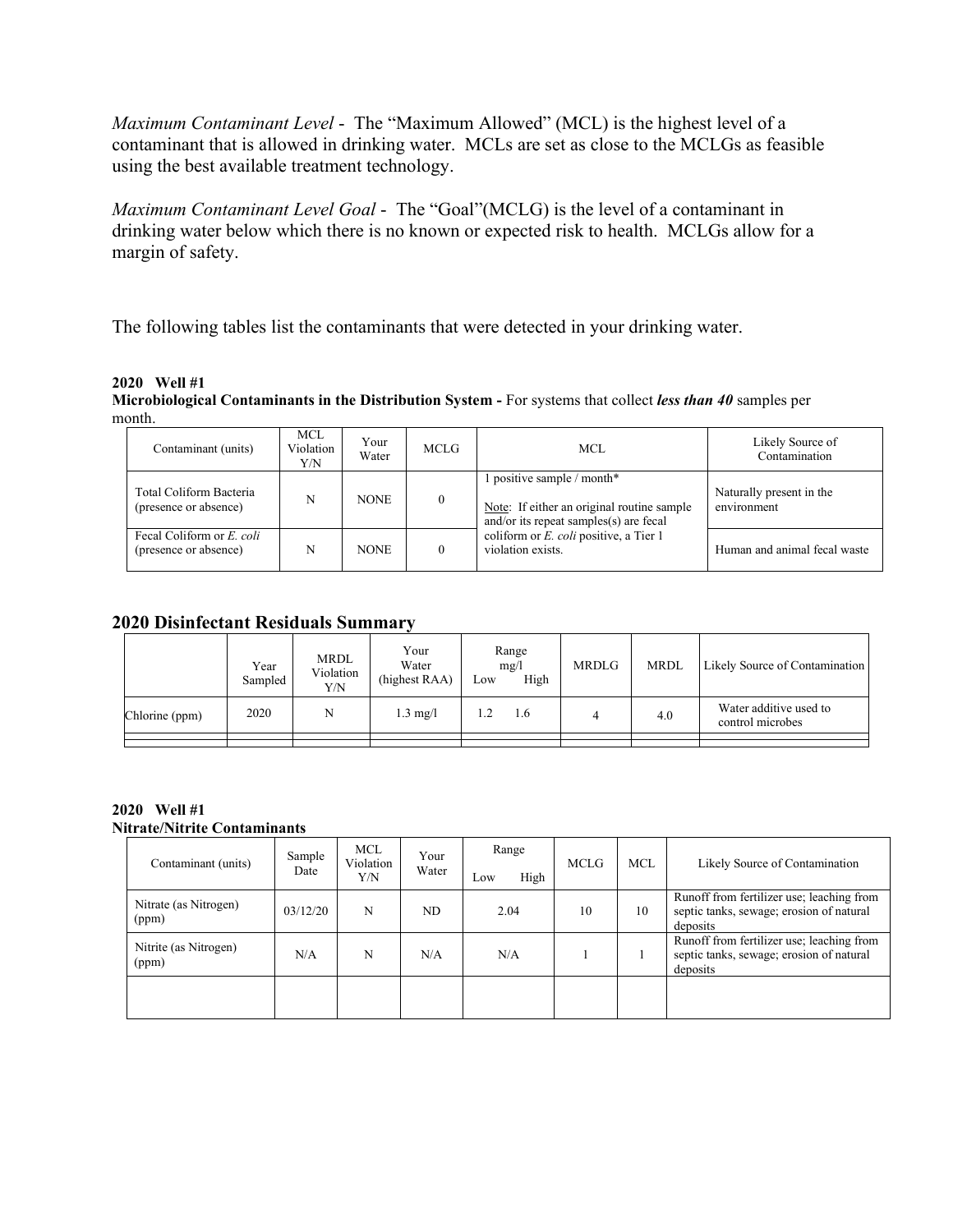#### **2018 Well#1 Lead and Copper Contaminants**

| Contaminant (units)                           | Sample<br>Date | Your<br>Water | Number of<br>sites found<br>above the AL | <b>MCLG</b> | AL       | Likely Source of Contamination                                          |
|-----------------------------------------------|----------------|---------------|------------------------------------------|-------------|----------|-------------------------------------------------------------------------|
| Copper (ppm)<br>(90 <sup>th</sup> percentile) | 07/20/18       | $.267$ mg/l   |                                          |             | $AL=1.3$ | Corrosion of household plumbing<br>systems; erosion of natural deposits |
| Lead (ppb)<br>(90 <sup>th</sup> percentile)   | 07/20/18       | ND.           |                                          |             | $AL=15$  | Corrosion of household plumbing<br>systems; erosion of natural deposits |

#### **2019 Well #1 Inorganic Contaminants**

| Contaminant (units)          | Sample<br>Date | <b>MCL</b><br>Violation<br>Y/N | Your<br>Water      | Range<br>Low<br>High | <b>MCLG</b>    | <b>MCL</b>     | Likely Source of Contamination                                                                                                               |
|------------------------------|----------------|--------------------------------|--------------------|----------------------|----------------|----------------|----------------------------------------------------------------------------------------------------------------------------------------------|
| Antimony (ppb)               | 07/31/19       | N                              | ND                 | N/A                  | 6              | 6              | Discharge from petroleum refineries; fire<br>retardants; ceramics; electronics; solder                                                       |
| Arsenic (ppb)                | 07/31/19       | N                              | ND                 | N/A                  | $\mathbf{0}$   | 10             | Erosion of natural deposits; runoff from<br>orchards; runoff from glass and<br>electronics production wastes                                 |
| Barium (ppm)                 | 07/31/19       | N                              | ND                 | N/A                  | $\overline{2}$ | $\overline{2}$ | Discharge of drilling wastes; discharge<br>from metal refineries; erosion of natural<br>deposits                                             |
| Beryllium (ppb)              | 07/31/19       | N                              | ND                 | N/A                  | $\overline{4}$ | $\overline{4}$ | Discharge from metal refineries and coal-<br>burning factories; discharge from<br>electrical, aerospace, and defense<br>industries           |
| Cadmium (ppb)                | 07/31/19       | N                              | ND                 | N/A                  | 5              | 5              | Corrosion of galvanized pipes; erosion of<br>natural deposits; discharge from metal<br>refineries; runoff from waste batteries and<br>paints |
| Chromium (ppb)               | 07/31/19       | N                              | ND                 | N/A                  | 100            | 100            | Discharge from steel and pulp mills;<br>erosion of natural deposits                                                                          |
| Cyanide (ppb)                | 07/31/19       | N                              | ND                 | N/A                  | 200            | 200            | Discharge from steel/metal factories;<br>discharge from plastic and fertilizer<br>factories                                                  |
| Fluoride (ppm)               | 07/31/19       | N                              | $.11 \text{ mg}/l$ | N/A                  | $\overline{4}$ | 4              | Erosion of natural deposits; water additive<br>which promotes strong teeth; discharge<br>from fertilizer and aluminum factories              |
| Mercury (inorganic)<br>(ppb) | 07/31/19       | N                              | ND                 | N/A                  | $\overline{2}$ | $\overline{2}$ | Erosion of natural deposits; discharge<br>from refineries and factories; runoff from<br>landfills; runoff from cropland                      |
| Selenium (ppb)               | 07/31/19       | N                              | <b>ND</b>          | N/A                  | 50             | 50             | Discharge from petroleum and metal<br>refineries; erosion of natural deposits;<br>discharge from mines                                       |
| Thallium (ppb)               | 07/31/19       | N                              | ND                 | N/A                  | 0.5            | $\overline{2}$ | Leaching from ore-processing sites;<br>discharge from electronics, glass, and drug<br>factories                                              |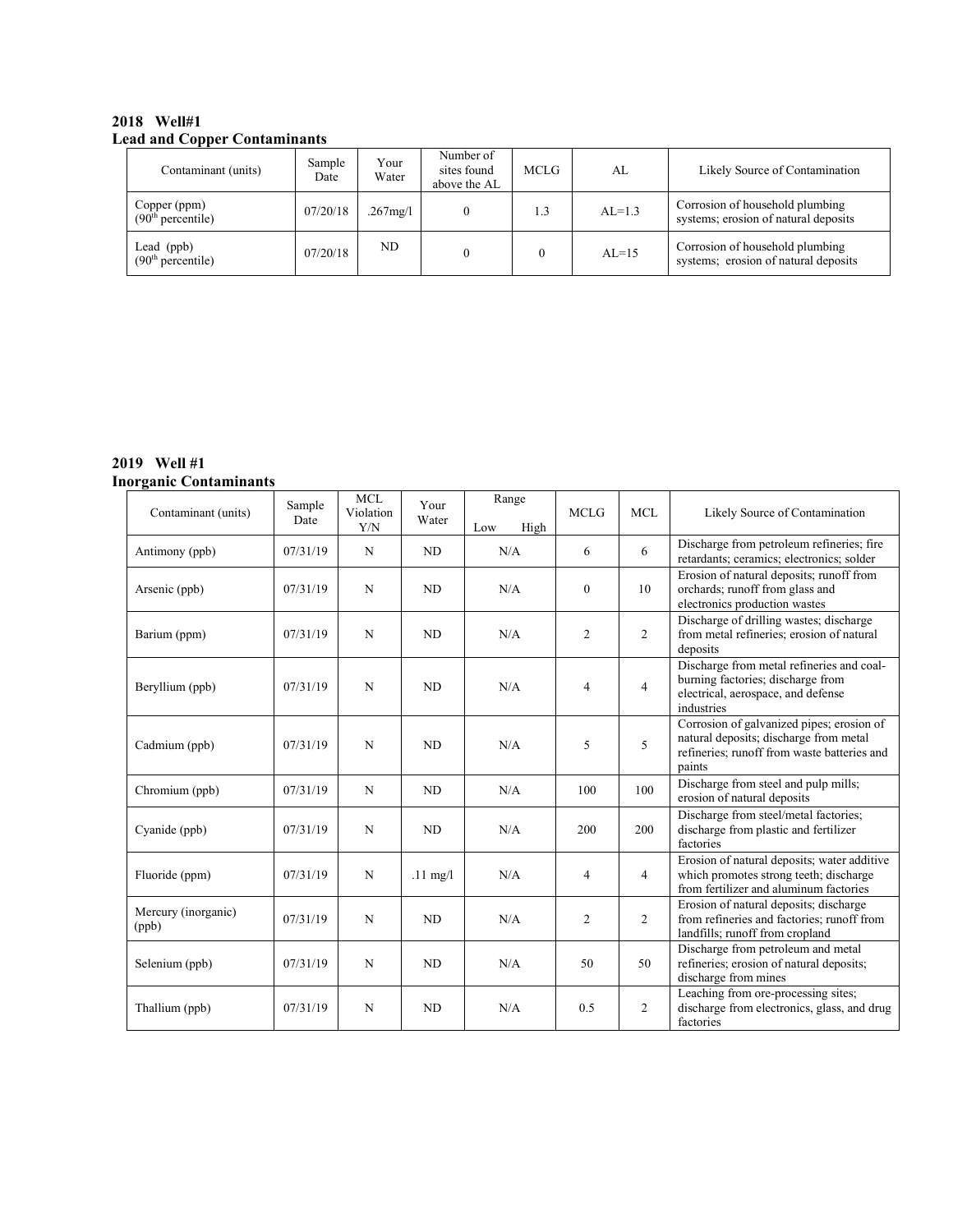| Contaminant (units) | Sample Date | Your<br>Water       | Range<br>High<br>Low | <b>SMCL</b>         |
|---------------------|-------------|---------------------|----------------------|---------------------|
|                     |             |                     |                      |                     |
| Iron $(ppm)$        | 07/31/19    | ND                  | ND                   | $0.3 \text{ mg/L}$  |
| Manganese (ppm)     | 07/31/19    | $.018 \text{ mg}/1$ | $.018$ mg/l          | $0.05 \text{ mg/L}$ |
| Nickel (ppm)        | 07/31/19    | ND                  | ND                   | N/A                 |
| Sodium (ppm)        | 07/31/19    | $23.040$ mg/l       | $23.040$ mg/l        | N/A                 |
| Sulfate (ppm)       | 07/31/19    | ND                  | ND                   | $250 \text{ mg/L}$  |

#### **Other Miscellaneous Water Characteristics Contaminants**

#### **2019 Well#1 Synthetic Organic Chemical (SOC) Contaminants Including Pesticides and Herbicides**

| Contaminant (units)                            | Sample<br>Date | <b>MCL</b><br>Violation<br>Y/N | Your<br>Water | Range<br>Low<br>High | <b>MCLG</b>    | <b>MCL</b>     | Likely Source of Contamination                                                              |
|------------------------------------------------|----------------|--------------------------------|---------------|----------------------|----------------|----------------|---------------------------------------------------------------------------------------------|
| $2,4-D$ (ppb)                                  | 08/15/19       | N                              | ND            | N/A                  | 70             | 70             | Runoff from herbicide used on row crops                                                     |
| $2,4,5$ -TP (Silvex) (ppb)                     | 08/15/19       | N                              | ND            | N/A                  | 50             | 50             | Residue of banned herbicide                                                                 |
| Alachlor (ppb)                                 | 08/15/19       | N                              | <b>ND</b>     | N/A                  | $\mathbf{0}$   | $\overline{2}$ | Runoff from herbicide used on row crops                                                     |
| Atrazine (ppb)                                 | 08/15/19       | N                              | <b>ND</b>     | N/A                  | 3              | 3              | Runoff from herbicide used on row crops                                                     |
| Benzo(a)pyrene (PAH)<br>(ppt)                  | 08/15/19       | N                              | <b>ND</b>     | N/A                  | $\mathbf{0}$   | 200            | Leaching from linings of water storage<br>tanks and distribution lines                      |
| Carbofuran (ppb)                               | 08/15/19       | N                              | <b>ND</b>     | N/A                  | 40             | 40             | Leaching of soil fumigant used on rice<br>and alfalfa                                       |
| Chlordane (ppb)                                | 08/15/19       | N                              | <b>ND</b>     | N/A                  | $\mathbf{0}$   | $\overline{2}$ | Residue of banned termiticide                                                               |
| Dalapon (ppb)                                  | 08/15/19       | N                              | <b>ND</b>     | N/A                  | 200            | 200            | Runoff from herbicide used on rights of<br>way                                              |
| Di(2-ethylhexyl)<br>adipate (ppb)              | 08/15/19       | N                              | <b>ND</b>     | N/A                  | 400            | 400            | Discharge from chemical factories                                                           |
| Di(2-ethylhexyl)<br>phthalate (ppb)            | 08/15/19       | N                              | <b>ND</b>     | N/A                  | $\mathbf{0}$   | 6              | Discharge from rubber and chemical<br>factories                                             |
| <b>DBCP</b><br>[Dibromochloropropane]<br>(ppt) | 08/15/19       | $\overline{N}$                 | <b>ND</b>     | N/A                  | $\mathbf{0}$   | 200            | Runoff/leaching from soil fumigant used<br>on soybeans, cotton, pineapples, and<br>orchards |
| Dinoseb (ppb)                                  | 08/15/19       | N                              | <b>ND</b>     | N/A                  | $\overline{7}$ | $\overline{7}$ | Runoff from herbicide used on soybeans<br>and vegetables                                    |
| Endrin (ppb)                                   | 08/15/19       | $\mathbf N$                    | ND            | N/A                  | $\overline{2}$ | 2              | Residue of banned insecticide                                                               |
| EDB [Ethylene<br>dibromide] (ppt)              | 08/15/19       | N                              | <b>ND</b>     | N/A                  | $\mathbf{0}$   | 50             | Discharge from petroleum refineries                                                         |
| Heptachlor (ppt)                               | 08/15/19       | N                              | <b>ND</b>     | N/A                  | $\mathbf{0}$   | 400            | Residue of banned pesticide                                                                 |
| Heptachlor epoxide (ppt)                       | 08/15/19       | N                              | ND            | N/A                  | $\mathbf{0}$   | 200            | Breakdown of heptachlor                                                                     |
| Hexachlorobenzene (ppb)                        | 08/15/19       | N                              | ND            | N/A                  | $\mathbf{0}$   | $\mathbf{1}$   | Discharge from metal refineries and<br>agricultural chemical factories                      |
| Hexachlorocyclo-<br>pentadiene (ppb)           | 08/15/19       | N                              | <b>ND</b>     | N/A                  | 50             | 50             | Discharge from chemical factories                                                           |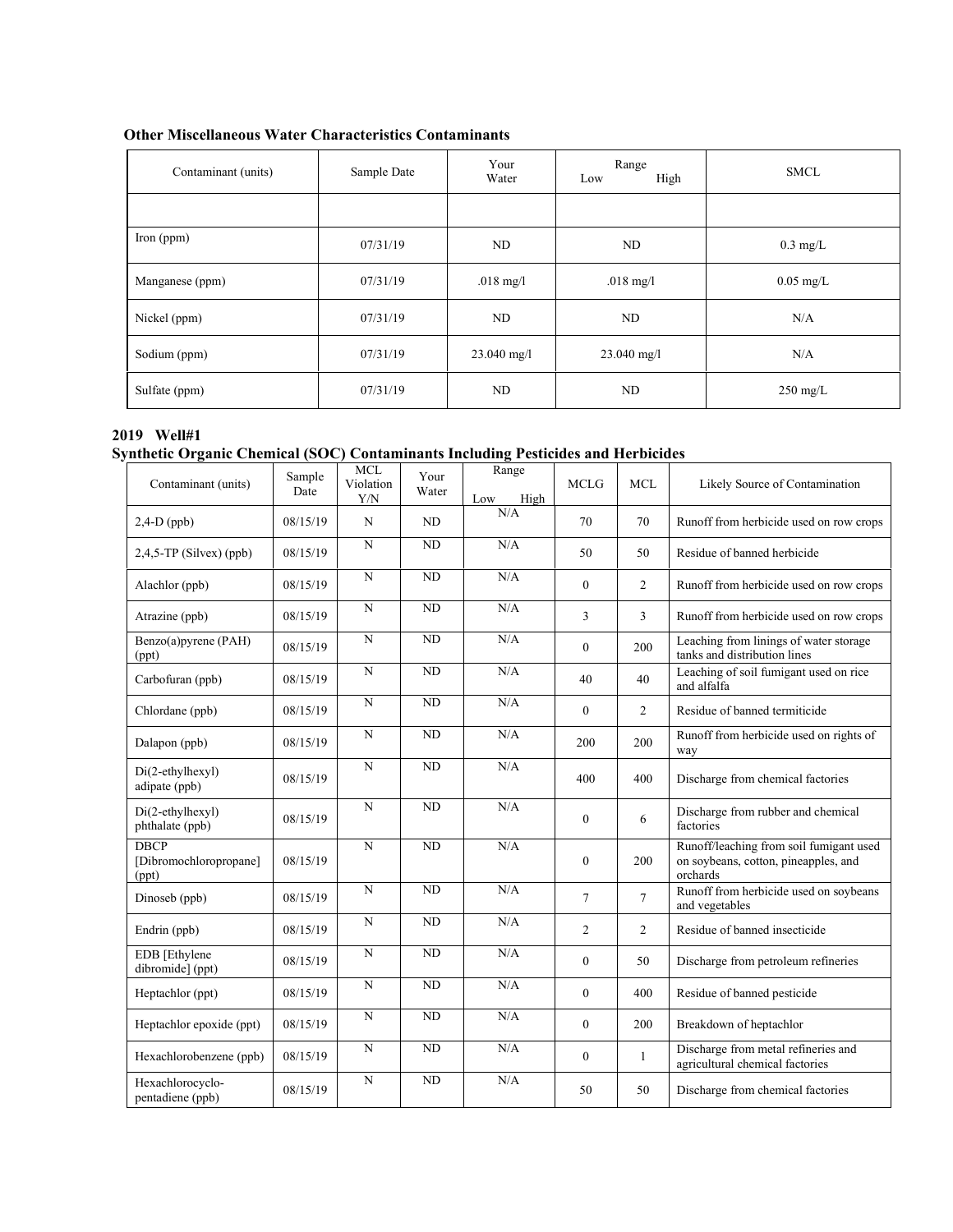| Lindane (ppt)                              | 08/15/19 | N | ND. | N/A | 200      | 200            | Runoff/leaching from insecticide used on<br>cattle, lumber, gardens                |
|--------------------------------------------|----------|---|-----|-----|----------|----------------|------------------------------------------------------------------------------------|
| Methoxychlor (ppb)                         | 08/15/19 | N | ND  | N/A | 40       | 40             | Runoff/leaching from insecticide used on<br>fruits, vegetables, alfalfa, livestock |
| Oxamyl [Vydate] (ppb)                      | 08/15/19 | N | ND  | N/A | 200      | 200            | Runoff/leaching from insecticide used on<br>apples, potatoes and tomatoes          |
| PCBs [Polychlorinated]<br>biphenyls] (ppt) | 08/15/19 | N | ND. | N/A | $\Omega$ | 500            | Runoff from landfills; discharge of waste<br>chemicals                             |
| Pentachlorophenol (ppb)                    | 08/15/19 | N | ND  | N/A |          |                | Discharge from wood preserving<br>factories                                        |
| Picloram (ppb)                             | 08/15/19 | N | ND  | N/A | 500      | 500            | Herbicide runoff                                                                   |
| Simazine (ppb)                             | 08/15/19 | N | ND  | N/A | 4        | $\overline{4}$ | Herbicide runoff                                                                   |
| Toxaphene (ppb)                            | 08/15/19 | N | ND  | N/A | $\theta$ | 3              | Runoff/leaching from insecticide used on<br>cotton and cattle                      |

#### **2018 Well#1**

# **Volatile Organic Chemical (VOC) Contaminants**

| Contaminant (units)               | Sample<br>Date | <b>MCL</b><br>Violation<br>Y/N | Your<br>Water   | Range<br>Low<br>High | <b>MCLG</b>  | <b>MCL</b>   | Likely Source of Contamination                                             |
|-----------------------------------|----------------|--------------------------------|-----------------|----------------------|--------------|--------------|----------------------------------------------------------------------------|
| Benzene (ppb)                     | 03/06/18       | N                              | ND              | N/A                  | $\mathbf{0}$ | 5            | Discharge from factories; leaching from<br>gas storage tanks and landfills |
| Carbon tetrachloride (ppb)        | 03/06/18       | N                              | ND              | N/A                  | $\mathbf{0}$ | 5            | Discharge from chemical plants and other<br>industrial activities          |
| Chlorobenzene (ppb)               | 03/06/18       | $\overline{N}$                 | $\overline{ND}$ | N/A                  | 100          | 100          | Discharge from chemical and agricultural<br>chemical factories             |
| o-Dichlorobenzene (ppb)           | 03/06/18       | N                              | <b>ND</b>       | N/A                  | 600          | 600          | Discharge from industrial chemical<br>factories                            |
| p-Dichlorobenzene (ppb)           | 03/06/18       | N                              | ND              | N/A                  | 75           | 75           | Discharge from industrial chemical<br>factories                            |
| $1,2$ – Dichloroethane (ppb)      | 03/06/18       | N                              | ND              | N/A                  | $\mathbf{0}$ | 5            | Discharge from industrial chemical<br>factories                            |
| $1, 1$ – Dichloroethylene (ppb)   | 03/06/18       | N                              | <b>ND</b>       | N/A                  | $\tau$       | $\tau$       | Discharge from industrial chemical<br>factories                            |
| $cis-1,2-Dichloroethylene (ppb)$  | 03/06/18       | $\mathbf N$                    | ND              | $\rm N/A$            | 70           | 70           | Discharge from industrial chemical<br>factories                            |
| trans-1,2-Dichloroethylene (ppb)  | 03/06/18       | $\overline{N}$                 | ND              | N/A                  | 100          | 100          | Discharge from industrial chemical<br>factories                            |
| Dichloromethane (ppb)             | 03/06/18       | N                              | ND              | N/A                  | $\theta$     | 5            | Discharge from pharmaceutical and<br>chemical factories                    |
| 1,2-Dichloropropane (ppb)         | 03/06/18       | N                              | ND              | N/A                  | $\mathbf{0}$ | 5            | Discharge from industrial chemical<br>factories                            |
| Ethylbenzene (ppb)                | 03/06/18       | N                              | ND              | N/A                  | 700          | 700          | Discharge from petroleum refineries                                        |
| Styrene (ppb)                     | 03/06/18       | $\mathbf N$                    | <b>ND</b>       | N/A                  | 100          | 100          | Discharge from rubber and plastic<br>factories; leaching from landfills    |
| Tetrachloroethylene (ppb)         | 03/06/18       | N                              | <b>ND</b>       | N/A                  | $\mathbf{0}$ | 5            | Discharge from factories and dry cleaners                                  |
| 1,2,4 -Trichlorobenzene (ppb)     | 03/06/18       | $\overline{N}$                 | <b>ND</b>       | N/A                  | 70           | 70           | Discharge from textile-finishing factories                                 |
| $1, 1, 1$ – Trichloroethane (ppb) | 03/06/18       | $\overline{N}$                 | $\overline{ND}$ | N/A                  | 200          | 200          | Discharge from metal degreasing sites and<br>other factories               |
| $1,1,2$ –Trichloroethane (ppb)    | 03/06/18       | N                              | ND              | $\rm N/A$            | 3            | 5            | Discharge from industrial chemical<br>factories                            |
| Trichloroethylene (ppb)           | 03/06/18       | N                              | ND              | N/A                  | $\theta$     | 5            | Discharge from metal degreasing sites and<br>other factories               |
| Toluene (ppm)                     | 03/06/18       | ${\bf N}$                      | ND              | $\rm N/A$            | $\mathbf{1}$ | $\mathbf{1}$ | Discharge from petroleum factories                                         |
| Vinyl Chloride (ppb)              | 03/06/18       | N                              | ND              | N/A                  | $\mathbf{0}$ | 2            | Leaching from PVC piping; discharge<br>from plastics factories             |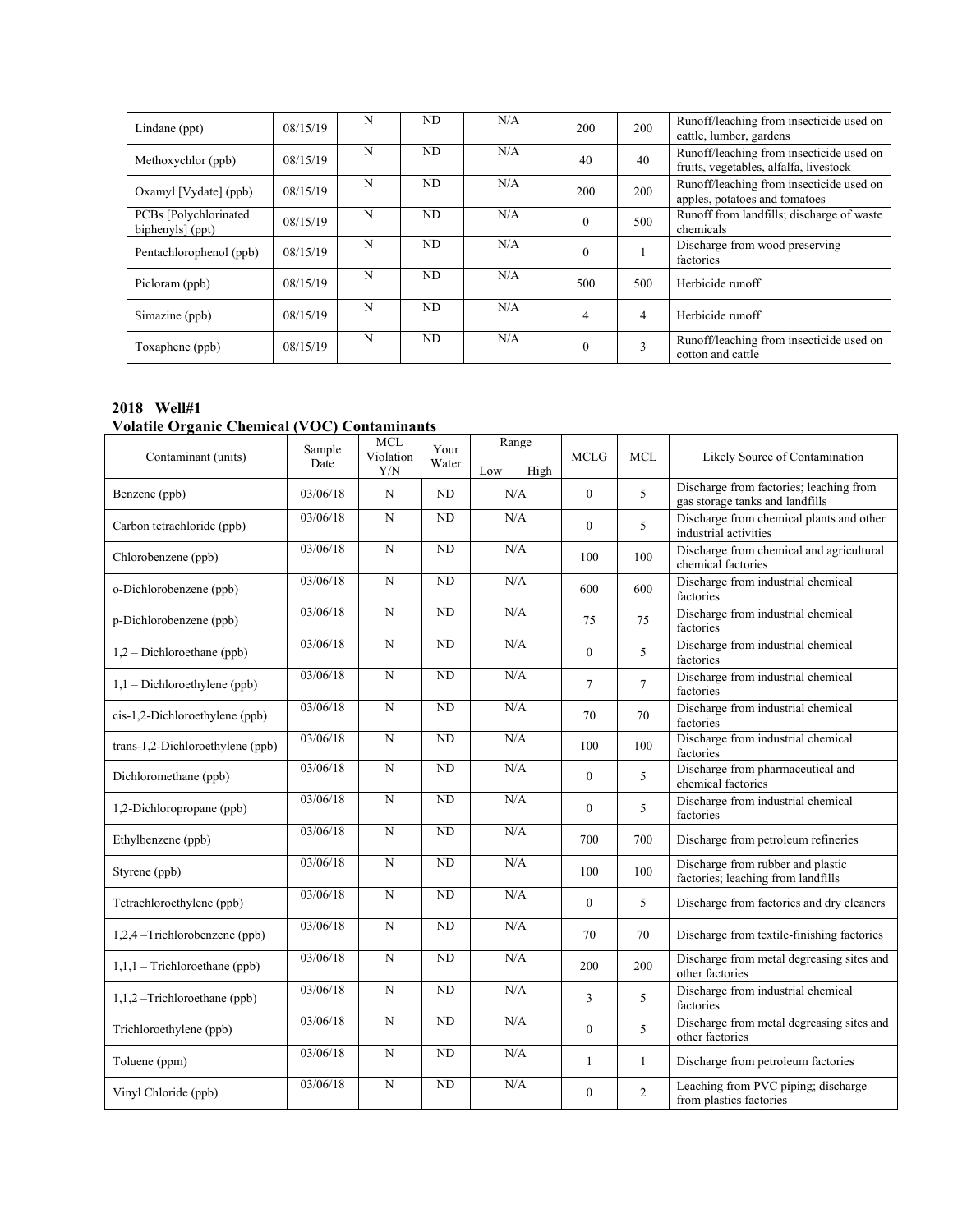| (ppm)<br>otal<br>.vlenes | $-1$<br>03/06/18 |  | <b>IT</b><br>◥ | N/A | $\sim$<br>1 <sub>0</sub><br>$\sim$ | 0 | --<br>netroleum factories:<br>Discharge<br>trom<br>i chemical<br>factories<br>discharge<br><b>Trom</b> |
|--------------------------|------------------|--|----------------|-----|------------------------------------|---|--------------------------------------------------------------------------------------------------------|
|--------------------------|------------------|--|----------------|-----|------------------------------------|---|--------------------------------------------------------------------------------------------------------|

| 2019 Well#1                      |
|----------------------------------|
| <b>Radiological Contaminants</b> |

| Contaminant (units)             | Sample<br>Date | <b>MCL</b><br>Violation<br>Y/N | Your<br>Water | Range<br>High<br>Low | <b>MCLG</b> | <b>MCL</b> | Likely Source of Contamination            |
|---------------------------------|----------------|--------------------------------|---------------|----------------------|-------------|------------|-------------------------------------------|
| Alpha emitters $(pCi/L)$        | 12/03/19       | N                              | ND            | N/A                  |             | 15         | Erosion of natural deposits               |
| Beta/photon emitters<br>(pCi/L) | 12/03/19       | N                              | N/A           | N/A                  |             | $50*$      | Decay of natural and man-made<br>deposits |
| Combined radium (pCi/L)         | 12/03/19       | N                              | ND            | N/A                  |             |            | Erosion of natural deposits               |
| Uranium $(pCi/L)$               | 12/03/19       | N                              | ND.           | N/A                  |             | 20.1       | Erosion of natural deposits               |

\* Note: The MCL for beta/photon emitters is 4 mrem/year. EPA considers 50 pCi/L to be the level of concern for beta particles. As you can see by the table, our system had no violations. We're proud that your drinking water meets or exceeds all Federal and State requirements. We have learned through our monitoring and testing that some constituents have been detected. The EPA has determined that your water IS SAFE at these levels.

All sources of drinking water are subject to potential contamination by substances that are naturally occurring or man made. These substances can be microbes, inorganic or organic chemicals and radioactive substances. All drinking water, including bottled water, may reasonably be expected to contain at least small amounts of some contaminants. The presence of contaminants does not necessarily indicate that the water poses a health risk. More information about contaminants and potential health effects can be obtained by calling the Environmental Protection Agency's Safe Drinking Water Hotline at 1-800-426-4791.

MCL's are set at very stringent levels. To understand the possible health effects described for many regulated constituents, a person would have to drink 2 liters of water every day at the MCL level for a lifetime to have a one-in-a-million chance of having the described health effect. **Total Coliform**: The Total Coliform Rule requires water systems to meet a stricter limit for coliform bacteria. Coliform bacteria are usually harmless, but their presence in water can be an indication of disease-causing bacteria. When coliform bacteria are found, special follow-up tests are done to determine if harmful bacteria are present in the water supply. If this limit is exceeded, the water supplier must notify the public by newspaper, television or radio. To comply with the stricter regulation, we have increased the average amount of chlorine in the distribution system.

**Nitrates**: As a precaution we always notify physicians and health care providers in this area if there is ever a higher than normal level of nitrates in the water supply.

**Lead:** "If present, elevated levels of lead can cause serious health problems, especially for pregnant women and young children. Lead in drinking water is primarily from materials and components associated with service lines and home plumbing. Clarke Utilities, Inc. is responsible for providing high quality drinking water, but cannot control the variety of materials used in plumbing components. When your water has been sitting for several hours, you can minimize the potential for lead exposure by flushing your tap for 30 seconds to 2 minutes before using water for drinking or cooking. If you are concerned about lead in your water, you may wish to have your water tested. Information on lead in drinking water, testing methods, and steps